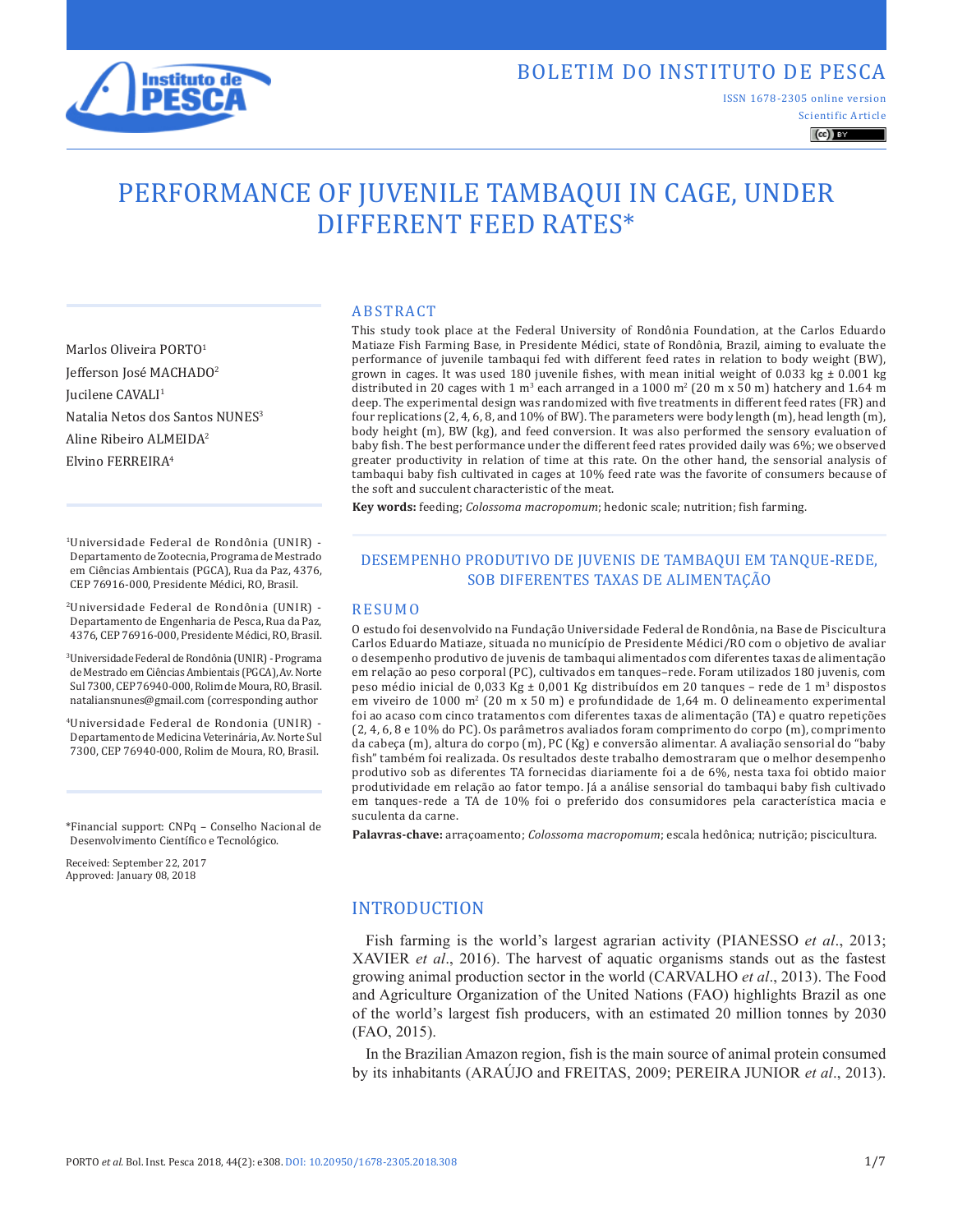Because of the great population growth of the North region of the country, the demand for fish has increased and generated greater pressure on natural stocks, reducing the amount of fish and raising the price of the preferred species for consumption. Thus, regional fish farming is an activity with potential to minimize the effects of predatory exploitation of some fish species (PEREIRA JUNIOR *et al*., 2013).

Tambaqui (*Colossoma macropomum,* Cuvier 1818) stands out among the native fish species with potential for captive cultivation. This fish has excellent performance for cultivation in different breeding systems, and it is the most cultivated one in northern Brazil (CHELLAPPA *et al*., 1995; VAL *et al*., 2000; CHAGAS *et al*., 2006).

In Brazil, cage fish farming is in rapid expansion; it is considered an investment alternative with lower cost and faster implementation (ONO and KUBITZA, 2003). Tambaqui breeding in cages in Central Amazonian lowland lakes have reached high yield (CHAGAS *et al*., 2005, 2007), being pointed as a promising alternative activity for the riverside Amazon populations.

Despite the understanding on the adequate stocking density in the rearing tambaqui phase and cage volume towards higher yield, information on feed rate for improved food use and yield, in this system, is still scarce (BRANDÃO *et al*., 2004; GOMES *et al*., 2004; SANTOS *et al*., 2013).

Feed is one of the most costly items in the various fish production systems, with 50 to 90% of the total cost (ANDRADE *et al*., 2005). The adoption of measures aimed at reducing this cost is necessary an adequate feed management.

Tambaqui growth is directly related to the diet used in the cultivation of the species. The nutritional value of the feed is not only the nutrient content but also the ability of the animal to assimilate the nutrients.

Therefore, this work aimed to evaluate the performance of juvenile tambaqui fed with different feed rates in relation to body weight, grown in cages.

# METHODS

# Study area

The study was carried out at the Federal University of Rondônia Foundation, Presidente Médici Campus, at Carlos Eduardo Matiaze Fish Farming Base, in Presidente Médici, state of Rondônia, Brazil, from December 2013 to February 2014, amounting to 60 days of assessment. The Committee of Ethics in the Use of Animals approved the research – protocol PP 018-2014.

# Experimental design

The study was conducted on 20 cages of  $1.0 \text{ m}^3 (1.0 \text{ m} \text{ x } 1.0 \text{ m} \text{ x } 1.0 \text{ m})$ with 2.0 mm mesh size. The cages were installed in a 1000 m<sup>2</sup> (20 m x 50 m) hatchery and 1.64 m deep. We distributed 180 juvenile fishes of the *C. macropomum* species, with initial mean weight of  $0.033 \pm 0.001$  kg, in a completely randomized design with five treatments in different feed rates and four replications; the stocking density was eight juvenile fishes per m<sup>3</sup>. Commercial feeding (Table 1) had 40% crude protein (EL-SAYED and TESHIMA, 1992), offered daily in the proportions of 2, 4, 6, 8, and 10% of BW distributed in three daily feeding times at 8 a.m., 12 p.m., and 6 p.m.

Adjustment of feed rates in relation to BW was performed by means of intermediate weighing at 25 days of experimentation and at the daily growth rate of 2.5% of BW.

| Nutrient                  | Amount | Nutrient                   | Amount |
|---------------------------|--------|----------------------------|--------|
| Ethereal extract (min), g | 80.0   | Choline (min), mg          | 300.0  |
| Crude fiber (max), g      | 40.0   | Biotin (min), mg           | 60.0   |
| Mineral matter (max), g   | 150.0  | Niacin (min), mg           | 52.0   |
| Crude protein (min), g    | 400.0  | Pantothenic Acid (min), mg | 4.0    |
| Humidity (max), g         | 90.0   | Vitamin A (min), IU        | 30.0   |
| Calcium (min), g          | 20.0   | Vitamin B1 (min), mg       | 2.0    |
| Calcium (max), g          | 35.0   | Vitamin B12 (min), mg      | 5.0    |
| Phosphorus (min), g       | 15.0   | Vitamin B2 (min), mg       | 4.0    |
| Zinc $(min)$ , mg         | 180.0  | Vitamin B6 (min), mg       | 2.1    |
| Iron $(min)$ , mg         | 98.0   | Vitamin D3 (min), IU       | 6.000  |
| Copper (min), mg          | 10.0   | Vitamin E (min), IU        | 50.0   |
| Manganese (min), mg       | 10.5   | Vitamin K3 (min), mg       | 2.5    |
| Selenium (min), mg        | 0.6    | Vitamin C (min), mg        | 550.0  |
| Iodine (min), mg          | 0.4    |                            |        |

**Table 1.** Guarantee levels per kilogram of feed.

Ingredients: transgenic ground whole maize (*Bacillus thurigiencis*), transgenic soybean bran (*Agrobacterium tumefaciens*), meat and bone meal, fish meal, calcitic limestone, poultry viscera oil, wheat bran, rice bran, sodium chloride (common salt), vitamin and mineral premix (vitamins, niacin, choline chloride, copper sulfate, iron sulfate, cobalt sulfate, manganese sulfate, calcium iodate, sodium selenite, fungistatic (propionic acid), antioxidant (BHT).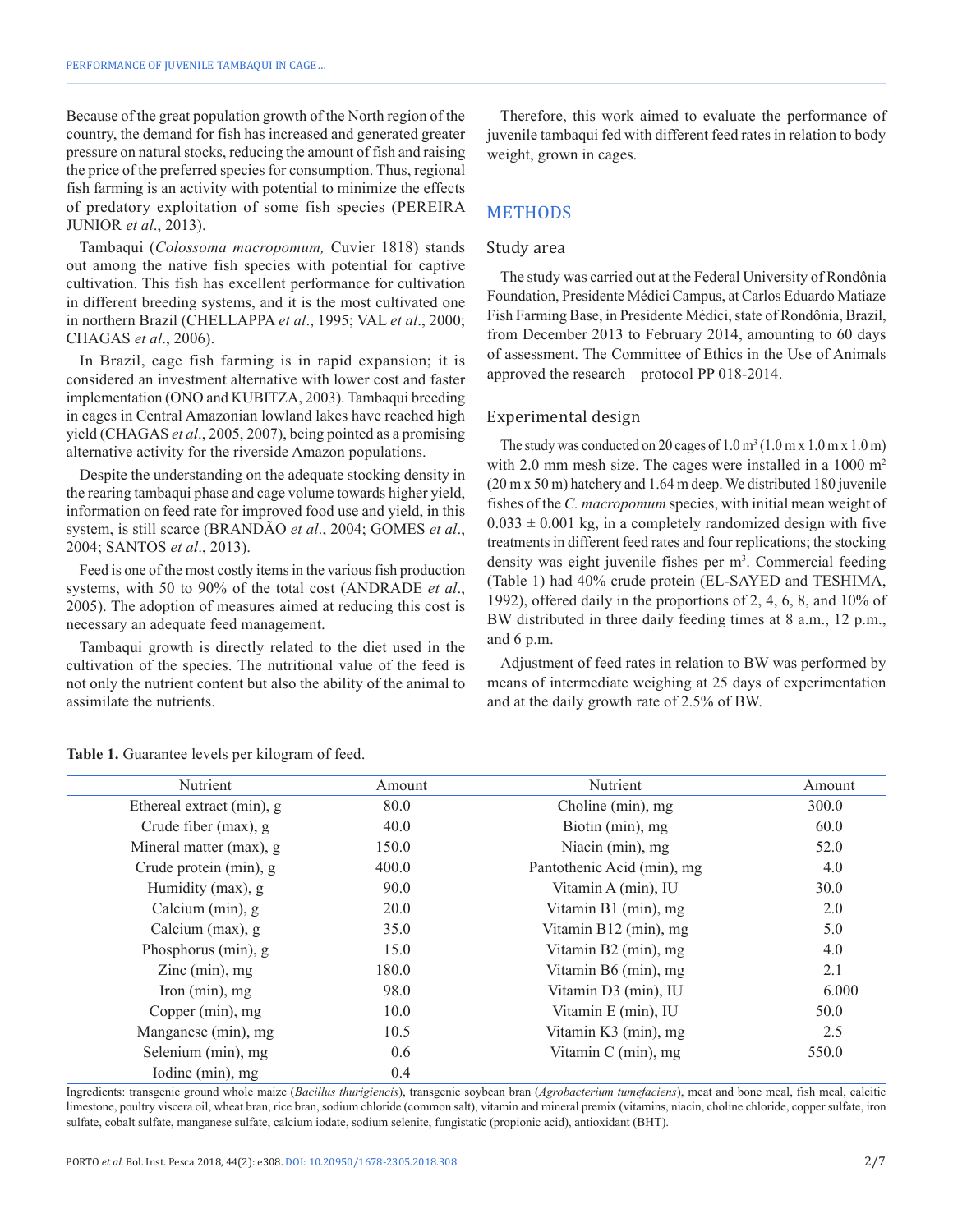Biometric assessments were performed every 25 days for body length (m), head length (m), body height (m), and BW (kg).

Fish seeds were weighed every 25 days to calculate the average daily weight that is obtained by the difference between the final BW and the initial BW divided by the number of assessment days.

Apparent feed conversion was evaluated by dividing the amount of feed supplied daily by the daily weight gain of the fish.

Limnological data (temperature, dissolved oxygen, pH, and conductivity) were measured in a multiparameter probe (PRO PLUS, YSI, Derry, UK) and later used to maintain the water quality of the cage.

#### Sensory analysis

The design was entirely randomized at the feed rates of 2% and 10% of BW and ten replications.

At 60 days, the juvenile fishes (Baby fish, weight  $\pm$  0.250 to 0.500 kg) were killed by thermal shocks in a Styrofoam box with water and ice  $(5^{\circ}C)$ , followed by evisceration. Baby fish is a denomination used for fish of up to 0.5 Kg. We used pliers to remove the leather and scales; this was a fast and efficient procedure in order not to damage the fillet or expose the fish as much as possible to higher temperatures. The removed carcasses were frozen at -20°C until analysis.

Sensory analysis took place at the Fish Farming Laboratory (LPA). The carcass trays from each treatment were thawed under refrigeration and roasted (George Foremann grill), concomitantly, for 20 minutes. The roast trays were offered to 40 tasters related to the fish farming activity; 55% of them were female and 45% male, aged between 19 and 38 years.

The tests occurred in a white light benchtop and the analysis was done using the methodology of Stone and Sidel (2004). The evaluators answered a questionnaire in which they evaluated the following items: flavor, aroma, texture, and overall impression. The items were evaluated in a hedonic scale of 9 points (9 for "I liked it very much", 8 for "I liked it a lot", 7 for "I liked it moderately", 6 "I liked it slightly", 5 for "I neither liked nor disliked", 4 for "I disliked it slightly," 3 for "I disliked it moderately," 2 for "I disliked it very much", and 1 for "I disliked it extremely") and followed by justification.

#### Statistical analysis

The treatments averages were analyzed by analysis of variance and regression, using linear  $(L)$ , quadratic  $(Q)$ , and cubic  $(C)$ orthogonal contrasts, with  $p = 0.05$ . We used the SAS 9.0 Statistical Program. The statistical analysis of the data of the sensory analysis occurred in a descriptive way, with the grouping of the characteristics of preference according to frequency.

# RESULTS

#### Performance

The final BW, head length, final body length, and weight gain variables showed a linear effect  $(p<0.05)$  in relation to feed rates (FR). However, the final BW showed a decrease from the FR of 6%. The gain BW was significate when compared 2 to 6% FR. The gain BW is lower when compared FR of 6% to 10%. The other biometric variables were not influenced  $(p>0.05)$  by the increase in feed supply in relation to BW (Table 2).

The average daily gain increased as the increase of FR showed a linear increasing effect  $(p<0.05)$ . However, this increasing effect had reduced intensity at 6% of BW; the linear equation shows that for every 1% increase in FR, there was an increase of 0.0003 kg in the average daily gain of the fish. With the increase of 66.70% in FR from 6% to 10%, the growth related to the average daily gain of the fish was only 5.8% (Table 2).

**Table 2.** Means of initial and final body weight, head and body length, initial and final height, average daily gain, contrasts, and coefficient of variation (CV) for different feed rates.

| Variable                      |       | Feed rate $(\frac{6}{6})^1$ |       |       |       |                          | Contrast <sup>2</sup> |                          |                            |
|-------------------------------|-------|-----------------------------|-------|-------|-------|--------------------------|-----------------------|--------------------------|----------------------------|
|                               | ↑     | 4                           | 6     | 8     | 10    |                          | Q Q                   | C                        | $\left(\frac{0}{0}\right)$ |
| Initial body weight (kg)      | 0.034 | 0.032                       | 0.033 | 0.032 | 0.034 |                          |                       | $\equiv$                 |                            |
| Final body weight $(kg)^3$    | 0.17  | 0.233                       | 0.297 | 0.287 | 0.315 | *                        | ns                    | ns                       | 14.37                      |
| Initial head length (m)       | 0.038 | 0.037                       | 0.037 | 0.036 | 0.037 | $\overline{\phantom{0}}$ | -                     | $\overline{\phantom{a}}$ |                            |
| Final head length (m)         | 0.059 | 0.062                       | 0.066 | 0.065 | 0.067 | *                        | ns                    | ns                       | 5.52                       |
| Initial body length (m)       | 0.101 | 0.099                       | 0.099 | 0.098 | 0.1   |                          |                       | $\overline{\phantom{0}}$ | $\overline{\phantom{a}}$   |
| Final body length (m)         | 0.186 | 0.204                       | 0.217 | 0.215 | 0.223 | *                        | ns                    | ns                       | 4.2                        |
| Initial body height (m)       | 0.048 | 0.047                       | 0.047 | 0.048 | 0.047 | $\overline{\phantom{0}}$ | -                     | -                        | $\overline{\phantom{a}}$   |
| Final initial body height (m) | 0.08  | 0.87                        | 0.094 | 0.094 | 0.098 | ns                       | ns                    | ns                       | 5.03                       |
| Average daily gain (kg)       | 0.002 | 0.003                       | 0.004 | 0.004 | 0.005 | ns                       | ns                    | ns                       | 17.61                      |

Feed rate in relation to body weight of juvenile tambaqui;  $2L =$  linear effect, Q = quadratic effect, and C = cubic effect significant at 1% (\*) or 5% (\*\*); ns = non-significant at 1 or 5%; <sup>3</sup>Final body weight (kg) = 0.157 + 0.017 FR (R<sup>2</sup> = 83.37); Final head length (m) = 0.058 + 0.0009 FR (R<sup>2</sup> = 82.62); Final body length (m) = 0.183 + 0.043 TA ( $R^2 = 82.53$ ); Final body height (m) = 0.078 + 0.002 FR ( $R^2 = 86.65$ ); Average daily gain (kg) = 0.002 +0.0003 FR ( $R^2 = 85.78$ ).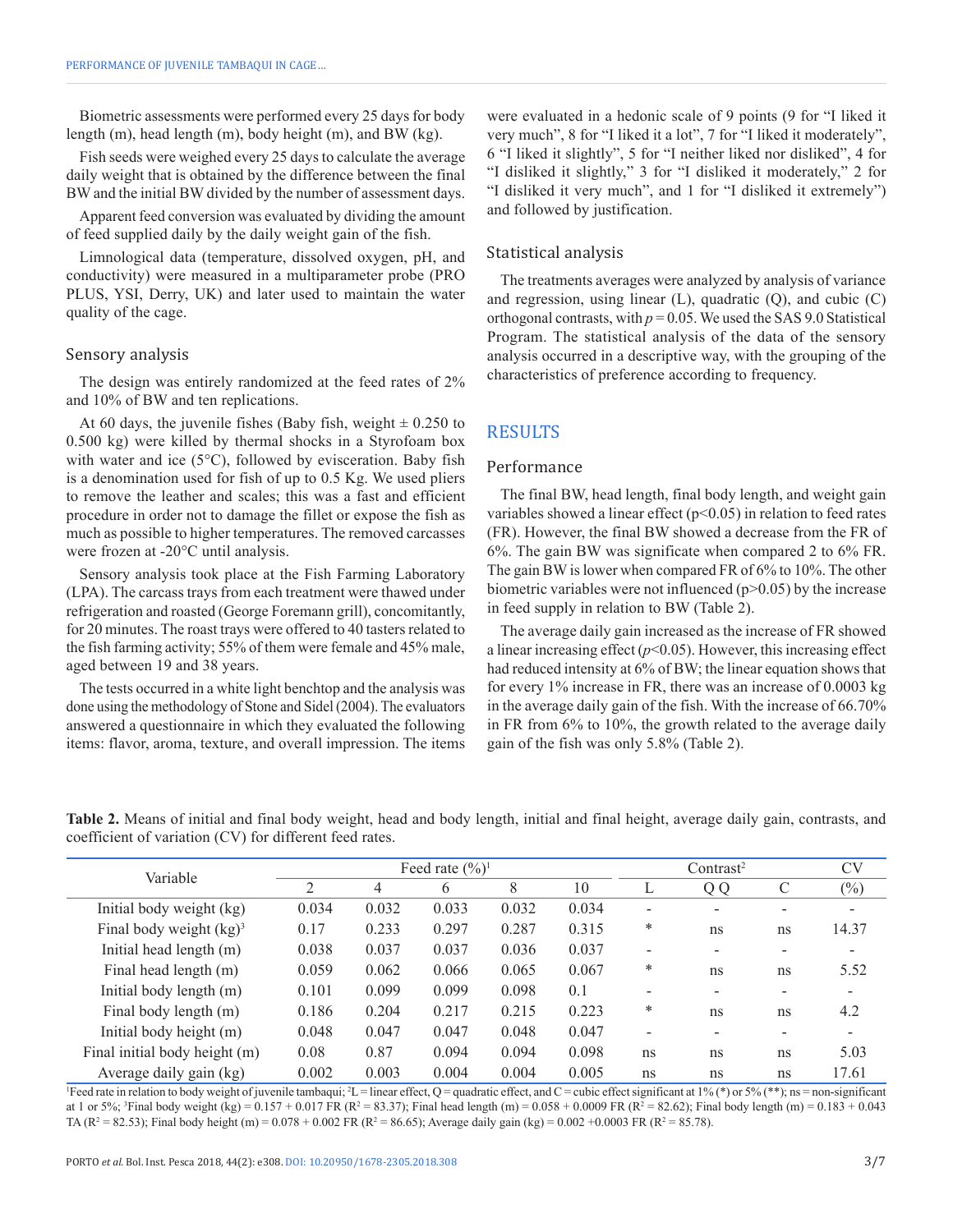The variables of carcass, organ and viscera, and head weight, and carcass yield showed a linear effect (*p*<0.05) in relation to FR. However, carcass, organ and viscera, and head weight decreased when FR increased from 6% to 8% and had a sudden increase when FR increased from 8 to 10% in relation to BW (Table 3).

Feed conversion had an increasing linear effect (p*<*0.05). As increased of one percentage unity in the feed rate, there was a 0.0002 kg increase in daily fish feed consumption; for 2% (BW) FR, feed conversion was  $0.0006$  kg kg<sup>-1</sup>, that is, food intake was low, indicating high participation in total diet of the primary production, comprised by zoo- and phytoplankton, with more FR, increased food intake, reaching 0.0024 kg<sup>-1</sup> apparent feed conversion with 10% (BW) FR, because of the fed leftover in the cages (Table 4).

That also happened with food intake in kilograms per fish, which showed a linear increasing effect  $(p<0.05)$ , indicating that for each percentage unit of increase in the feed rate there was a daily increase of 0.0012 kg of feed per individual. At 2% (BW) FR individuals had an average consumption of 0.0013 kg, while at 10% (BW) FR the average consumption of the fish was  $0.0113$  kg feed day<sup>-1</sup>.

#### Sensory analysis

The acceptability of baby fish tambaqui was high among the tasters regardless of the adopted food system (Figure 1), with a preference of 87.5% and 92.5% for the feed rates of 2% BW day-1

**Table 3.** Means for the variables of carcass, organ and viscera, and head weight, and carcass yield, contrasts, and coefficient of variation (CV) for juvenile tambaqui fed with different feed rates.

| Variable                        |       |       | Feed rate $(\frac{6}{6})^1$ |       | Contrast <sup>2</sup> |        |    |    |          |
|---------------------------------|-------|-------|-----------------------------|-------|-----------------------|--------|----|----|----------|
|                                 |       |       |                             |       | 10                    |        |    | ◡  | $CV(\%)$ |
| Carcass $(kg)^3$                | 0.102 | 0.142 | 0.185                       | 0.177 | 0.198                 | ∗      | ns | ns | 14.24    |
| Organs and viscera $(kg)^3$     | 0.011 | 0.016 | 0.021                       | 0.019 | 0.021                 | ∗      | ns | ns | 15.23    |
| Head $(kg)^3$                   | 0.043 | 0.058 | 0.071                       | 0.068 | 0.075                 | $\ast$ | ns | ns | 16.07    |
| Carcass yield $(\frac{9}{6})^3$ | 64.77 | 65.85 | 66.8                        | 66.9  | 67.27                 | *      | ns | ns | 1.83     |

Feed rate proportional to the body weight of juvenile tambaqui; <sup>2</sup> L = linear effect, Q = quadratic effect, and C = cubic effect, significant at 1% (\*) or 5% (\*\*); ns = non-significant at 1 or 5%; <sup>3</sup>Carcass (kg) = 0.092 + 0.011FR (R<sup>2</sup> = 81.92); Organs and Viscera (kg) = 0.011 + 0.001 FR (R<sup>2</sup> = 76.87); Head (kg) = 0.041 + 0.004 FR  $(R^2 = 79.72)$ ; Carcass Yield  $(\%)= 0.065 + 0.0003$  FR  $(R^2 = 90.48)$ .

**Table 4.** Means of apparent feed conversion and supply of feed, orthogonal contrasts, and coefficient of variation (CV%) for juvenile tambaqui fed with different feed rates.

| Variable                                                            | Feed rate $(\frac{6}{6})^1$ |  |     |      |      | C <b>ontrast<sup>2</sup></b> |    |    | $\mathbf{C}\mathbf{V}$ |
|---------------------------------------------------------------------|-----------------------------|--|-----|------|------|------------------------------|----|----|------------------------|
|                                                                     |                             |  |     |      |      |                              |    |    | (%)                    |
| Apparent feed conversion <sup>3</sup>                               | ) 59                        |  |     | '.85 | 2.42 | ∗                            | ns | ns |                        |
| Supply of feed in grams per fish per day <sup><math>14</math></sup> |                             |  | .65 | 7.83 |      | ∗                            | ns | ns | $14.5^{\circ}$         |

Feed rate proportional to body weight of juvenile tambaqui; <sup>2</sup>Significant at 1% (\*) or 5% (\*\*); ns = non-significant at 1 or 5%; <sup>3</sup>Apparent feed conversion = 0.2234 + 0.1835 FR  $(R^2 = 100)$ ; <sup>4</sup> Supply of feed in grams per fish per day<sup>-1</sup> = -1.4643 + 1.2297 FR ( $R^2 = 100\%$ ).



**Figure 1.** Assessment of the acceptance of consumers of baby fish tambaqui at different feed rates. Items were evaluated in a 9-point hedonic scale: 9 for "I liked it very much", 8 for "I liked it a lot", 7 for "I liked it moderately", 6 "I liked it slightly", 5 for "I neither liked nor disliked", 4 for "I disliked it slightly", 3 for "I disliked it moderately" 2 for "I disliked it very much", and 1 for "I disliked it extremely".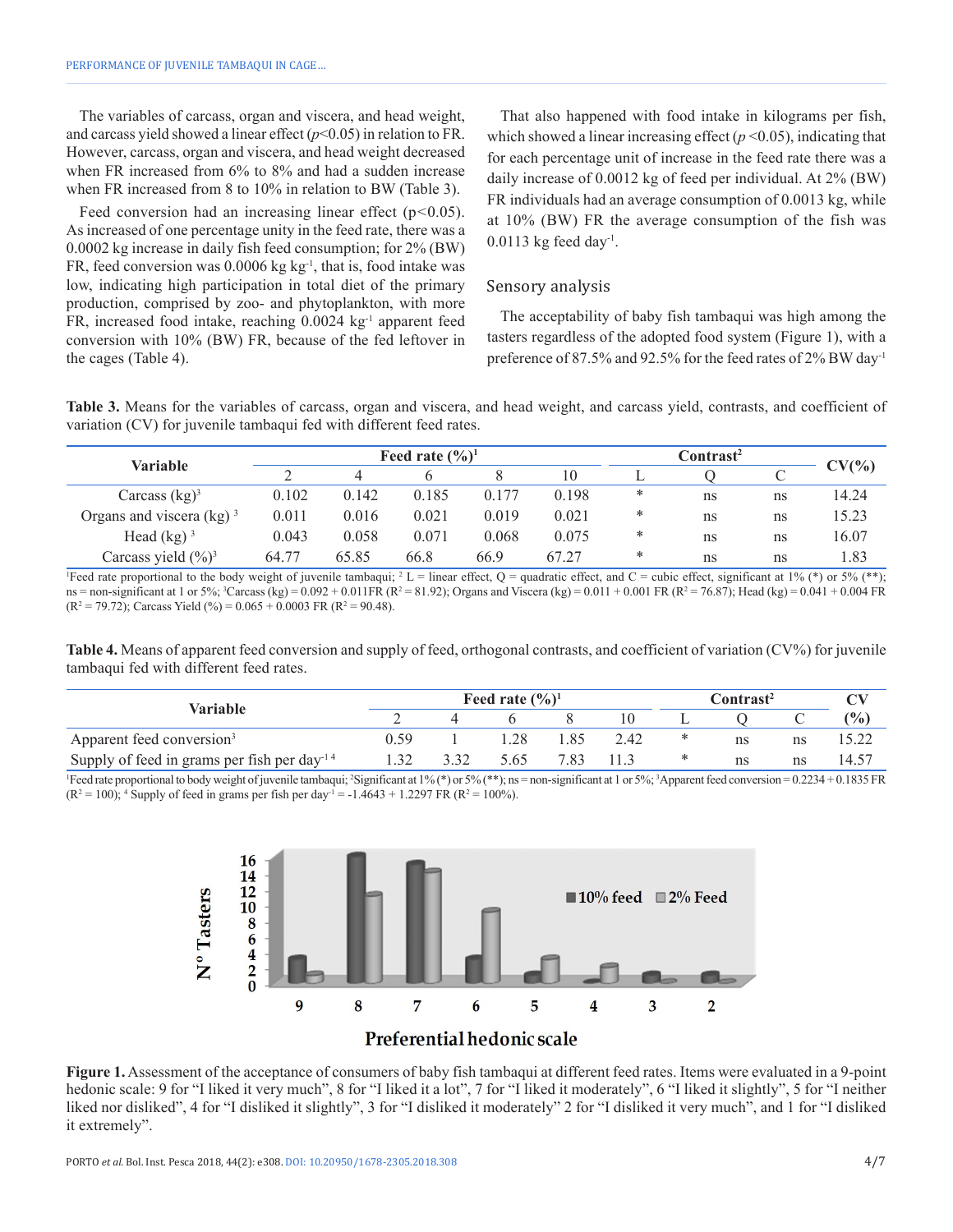

**Figure 2.** Proportion of tasters assessing taste, texture, and overall appearance of the meat.

and 10% BW day-1, respectively, with opinions concentrated in the hedonic scale of score 6 to 9.

For feed systems, most tasters scored 6 to 9, with "I liked it very much" to "I liked it slightly", for baby fish fed with 10% BW day-1, accounting for 85% of the opinions compared to 65% for taste, which received 2% of BW (Figure 2). The justification of preference ranked the meat as softer, tastier, and more succulent.

On the other hand, the sensorial preference for baby fish fillet in the FR 2% BW day-1 showed a high number of tasters who liked it slightly, compared to the preference for the fish fed with a higher feed supply (2% vs. 10%), justifying more tender characteristic (Figure 2), a more tambaqui characteristic taste.

# DISCUSSION

Food management is very important in fish farming. The adoption of adequate feeding strategies at different stages of fish life improves their growth, survival rate, and feed conversion, thus contributing to reduce feed waste which impairs the quality of the culture water and production (CHO *et al*., 2003; CHAGAS *et al*., 2007).

Feed rate influences both the growth and feed efficiency of farmed fish and their growth is directly proportional by the feed rate (NG *et al*., 2000; MIHELAKAKIS *et al*., 2002; EROLDOGAN *et al*., 2004).

Tambaqui final weight showed a linear increasing effect  $(p<0.05)$ as the feed supply increased. The productive efficiency was higher in pacus (*Piaractus mesopotamicus*) at the feed rate of 5%, compared to the rates of 1% and 3% BW day-1 (BORGHETTI and CANZI, 1993). That is, the higher the nutrient input, especially energy and protein, the greater weight gain for fish.

However, despite the linear increasing effect with feed supply, the magnitude of the final weight begins to decrease from the FR of 6% of supply relative to BW. Our data corroborates with literature, in which a 5% (BW) FR of is recommended for juvenile tambaqui, ensuring final weight consistent with the potential production of tambaqui (CHAGAS *et al*., 2005, 2007). A study on the effect of different feed rates on carp fish seeds (*Ctenopharyngodon idella*) has concluded that the supply of food at 6% of BW is better suited for improved performance and survival (MARQUES *et al*., 2004).

In farming environments, production depends on balanced feed (TAKAHASHI, 2005); however, expenditure with them represents 50-80% of production cost (PEREIRA FILHO, 1995). Therefore, experiments related to feed use should take into account the performance (CHAGAS *et al*., 2005) and, especially, carcass yield, which compensates the feed costs. The evaluation of fish carcasses is one of the great economic and production importance; it is possible to estimate the yield for the fish farmer and for the fish processing industry. The useful part of the fish, also called carcass or eviscerated fish, is the body part ready for consumption and/or industrialization, given by the slaughtered animal, after bleeding, skinning, and scaling, being eviscerated and without the head. Carcass yield at the tested FR were approximately 60 to 70%; these results corroborate the literature (FERNANDES *et al*., 2010).

Growth is not the only variable that should be considered in determining optimal feed rate. Feed conversion efficiency is also a good indicator; the percentage of feed conversion efficiency decreases with increasing feed rates (NG *et al*., 2000; EROLDOGAN *et al*., 2004). Feed conversion has a direct effect on production costs because feeding represents approximately 30-60% of the operational costs of fish farming in cages (HUGUENIN, 1997).

Feed conversion is an index that can be used as an indicator of feed quality (KUBITZA, 2003), because it represents the efficiency of the conversion of feed into fish biomass. Therefore, the apparent feed conversion rate (AFC) close to 2 is a good reference standard (ARBELÁEZ-ROJAS *et al*., 2002). Apparent feed conversion was low in this study and showed a linear increasing effect, according to each 1% of increase in FR, with AFC from 0.64 to 2.06% of the FR used, being below the indexes obtained by FERNANDES *et al*. (2010).

CHAGAS *et al*. (2007) have observed in tambaquis cultivated for 150 days a conversion of 1.98 for 1% BW day<sup>-1</sup>, 4.86 for 3% BW day<sup>-1</sup>, and 7.07 for 5% BW day-1. These values for conversion were very high and are not indicated for fish culture.

Fish consumption is one of the fastest growing food segments in Brazil (BORGES *et al*., 2013). To improve the sensorial quality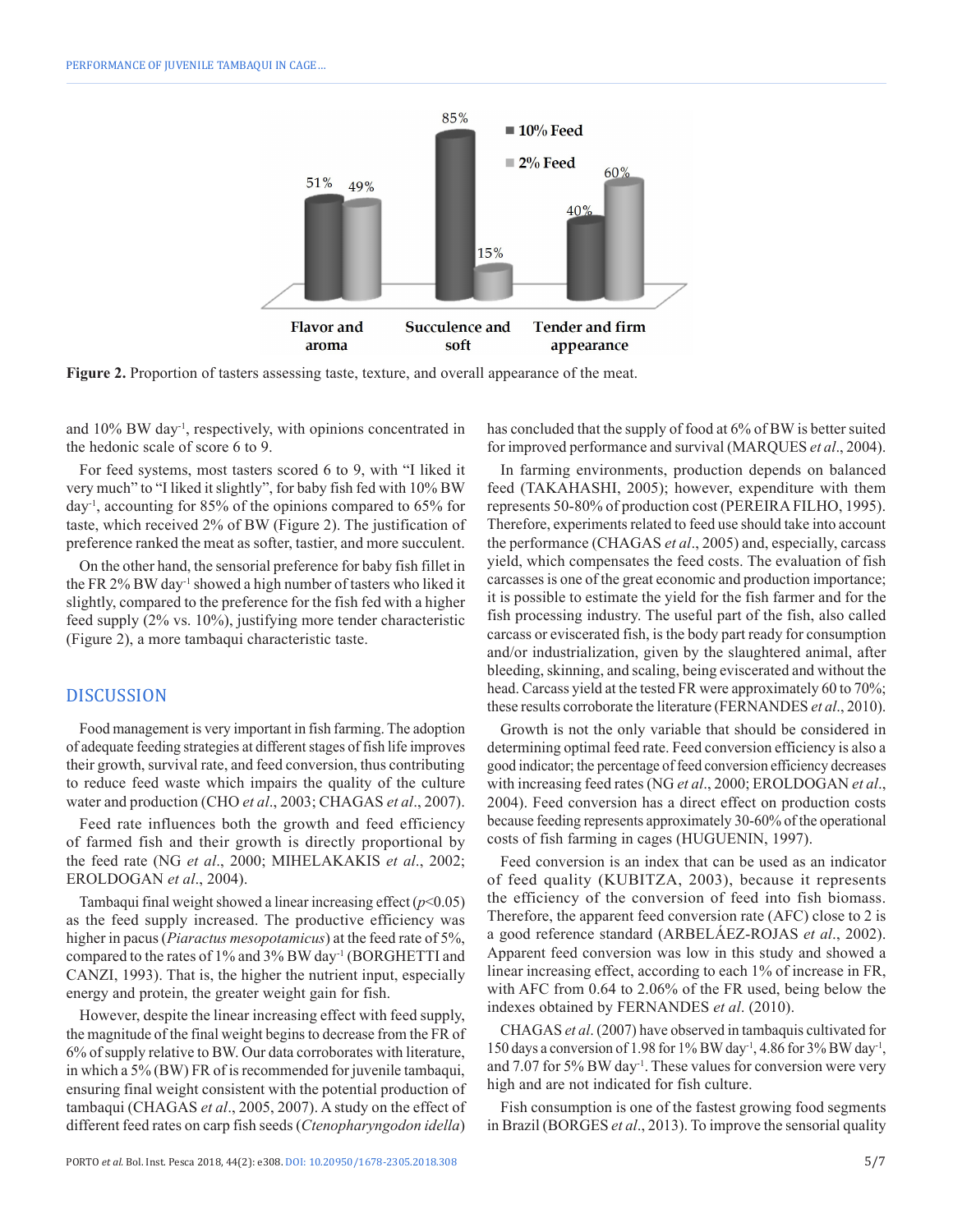of food products, the evaluation of the acceptance of consumers is important, as well as the identification of the sensory characteristics of products that influence preference (HOUGH *et al*., 2006; BORGES *et al*., 2013). The analysis allows us to know the degree of acceptance or preference of a group of tasters using a hedonic scale of nine points, which is the most applied scale, given its simplicity and reliability and the validity of the results. Thus, we can transform subjective data into objective data and obtain important information from the consumer market of a given product (STONE and SIDEL, 2004).

Through the hedonic scale, the tasters accepted tambaqui Baby Fish, and the results are concentrated between the 6 and 9 scale. BORGES *et al*., (2013), indicates the preference in the scale 6.

Tambaqui Baby Fish, having good acceptance by the consumers, is very important for tambaqui chain production, because it is an alternative commercialization niche for the fish farmer and the industry. Studies on tambaqui acceptance, and even about freshwater fish acceptance in general are scarce in the literature.

Thus, the results of this study have great importance directly about produt yield and acceptability. Correct feed handling is essential to optimize yield. In addition to causing metabolic-digestive changes, excess feed implies of the water quality deterioration, while underfeeding results in low growth rate with a marked variation in fish size (CYRINO *et al*., 2010). There are many factors that influence feed intake rate; therefore, feed rates must be adjusted according to the individual conditions of each culture unit (RODRIGUES, 2014). The preference of consumers is necessary to understand the market and to have greater profitability.

# **CONCLUSIONS**

The best performance under different daily feed rates was 6% of BW. At this rate it was obtained higher yield in relation to time for fish farmed at the density of eight fish per  $m<sup>3</sup>$  in cages.

Tambaqui Baby Fish cultured in cages at the feed rate of 10% BW day<sup>-1</sup> was preferred by consumers because of the soft and succulent characteristic.

# ACKNOWLEDGEMENTS

To the PIBIC CNPq – UNIR Program, for granting the Scientific Initiation; to the Coordination for the Improvement of Higher Education Personnel (CAPES); to the fisherman José Edilson e Silveira, for donating the fish seeds; to the scholarship students and volunteers Acsa Otto Luxinger, Aline Almeida Ribeiro, and Fabiane Bazzi; to the Fish Farming Technician, Mário Lima, for his work; to the company Nutrizon for supplying the feeding; to professor Rute Bianchini Pontuschka.

- ANDRADE, R.L.B.; WAGNER, R.L.; MAHL, I.; MARTINS, R.S. 2005 Custos de produção de tilápias (*Oreochromis niloticus*) em um modelo de propriedade da região oeste do Estado do Paraná, Brasil. *Ciência Rural*, *35*(1): 198-203. **[http://dx.doi.org/10.1590/S0103-84782005000100032](https://doi.org/10.1590/S0103-84782005000100032)**.
- ARAUJO, L.M.S.; FREITAS, E.C. 2009 Uso da ictiofauna e outras fontes de proteína pelos moradores de comunidades tradicionais da região amazônica. *Revista Agrogeoambiental*, *1*(2): 1-10. **[http://dx.doi.](https://doi.org/10.18406/2316-1817v1n2200970) [org/10.18406/2316-1817v1n2200970](https://doi.org/10.18406/2316-1817v1n2200970)**.
- ARBELÁEZ-ROJAS, G.A.; FRACALOSSI, D.M.; FIM, J.D.I. 2002 Composição corporal de tambaqui, *Colossoma macropomum*, e matrinxã, *Brycon cephalus*, em sistemas de cultivo intensivo, em igarapé, e semi-intensivo, em viveiros. *Revista Brasileira de Zootecnia*, *31*(3): 1059-1069. **[http://dx.doi.org/10.1590/S1516-35982002000500001](https://doi.org/10.1590/S1516-35982002000500001)**.
- BORGES, A.; MEDINA, B.G.; CONTE-JUNIOR, C.A.; FREITAS, M.Q. 2013 Aceitação sensorial e perfil de textura instrumental da carne cozida do pacu (*Piaractus mesopotamicus)*, do tambaqui (*Colossoma macropomum*) e do seu hibrido tambacu eviscerados e estocados em gelo. *Revista Brasileira de Ciência Veterinária*, *20*(3): 160-165. **[http://](https://doi.org/10.4322/rbcv.2014.064) [dx.doi.org/10.4322/rbcv.2014.064](https://doi.org/10.4322/rbcv.2014.064)**.
- BORGHETTI, J.R.; CANZI, C. 1993 The effect of water temperature and feeding rate on the growth rate of pacu (*Piaractus mesopotamicus*) raised in cages. *Aquaculture (Amsterdam, Netherlands)*, *114*(1-2): 93-101. **[http://dx.doi.org/10.1016/0044-8486\(93\)90253-U](https://doi.org/10.1016/0044-8486(93)90253-U)**.
- BRANDÃO, F.R.; GOMES, L.C.; CHAGAS, E.C.; ARAÚJO, L.D. 2004 Densidade de estocagem de juvenis de tambaqui durante a recria em tanque-rede. *Pesquisa Agropecuária Brasileira*, *39*(4): 357-362. **[http://](https://doi.org/10.1590/S0100-204X2004000400009) [dx.doi.org/10.1590/S0100-204X2004000400009](https://doi.org/10.1590/S0100-204X2004000400009)**.
- CARVALHO, H.R.L.; SOUZA, R.A.L.; CINTRA, I.H.A. 2013 A aquicultura na microrregião do Guamá, Estado do Pará, Amazônia Oriental, Brasil. *Ciências Agrárias*, *56*(1): 1-6.
- CHAGAS, E.C.; ARAÚJO, L.D.; SILVA, A.L.F.; GOMES, L.C.; BRANDÃO, F.R. 2006 Resposta fisiológica de tambaqui a banhos terapêuticos com mebendazol. *Pesquisa Agropecuária Brasileira*, *41*(4): 713-716. **[http://dx.doi.org/10.1590/S0100-204X2006000400025](https://doi.org/10.1590/S0100-204X2006000400025)**.
- CHAGAS, E.C.; GOMES, L.C.; MARTINS JÚNIOR, H.; ROUBACH, R. 2007 Produtividade de tambaqui criado em tanque-rede com diferentes taxas de alimentação. *Ciência Rural*, *37*(4): 1109-1115. **[http://dx.doi.](https://doi.org/10.1590/S0103-84782007000400031) [org/10.1590/S0103-84782007000400031](https://doi.org/10.1590/S0103-84782007000400031)**.
- CHAGAS, E.C.; GOMES, L.C.; MARTINS JÚNIOR, H.; ROUBACH, R.; LOURENÇO, J.N.P. 2005 Desempenho de tambaqui cultivado em tanques-rede, em lago de várzea, sob diferentes taxas de alimentação. *Pesquisa Agropecuária Brasileira*, *40*(8): 833-835. **[http://dx.doi.](https://doi.org/10.1590/S0100-204X2005000800015) [org/10.1590/S0100-204X2005000800015](https://doi.org/10.1590/S0100-204X2005000800015)**.
- CHELLAPPA, S.; CHELLAPPA, N.T.; BARBOSA, W.B.; HUNTINGFORD, F.A.; BEVERIDGE, M.C.M. 1995 Growth and production of the Amazonian tambaqui in fixed cages under different feeding regimes. *Aquaculture International*, *3*(1): 11-21. **[http://dx.doi.org/10.1007/](https://doi.org/10.1007/BF00240917) [BF00240917](https://doi.org/10.1007/BF00240917)**.